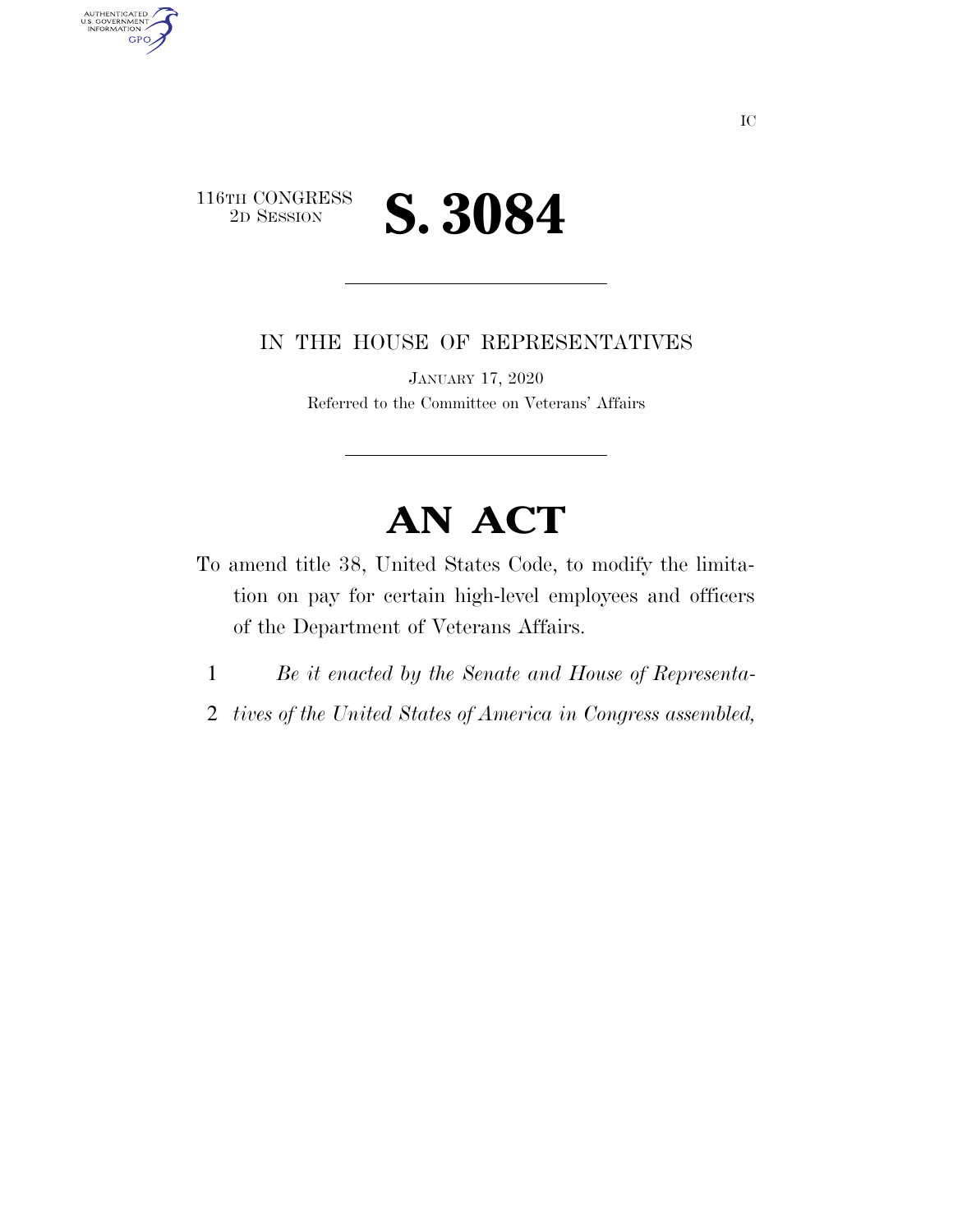## **SECTION 1. MODIFICATION OF PAY LIMITATION FOR CER- TAIN HIGH-LEVEL EMPLOYEES AND OFFI- CERS OF THE DEPARTMENT OF VETERANS AFFAIRS.**

 (a) MODIFICATION.—Section 7404(d) of title 38, United States Code, is amended by inserting ''and except for individuals appointed under 7401(4) and 7306 of this title,'' after ''section 7457 of this title,''.

(b) WAIVERS.—

 (1) IN GENERAL.—The Secretary of Veterans Affairs may waive the limitation described in section 7404(d) of such title, as in effect on the day before the date of the enactment of this Act, on the amount of basic pay payable to individuals appointed under section 7401(4) or 7306 of such title for basic pay payable during the period—

 (A) beginning on November 1, 2010; and (B) ending on the day before the date of the enactment of this Act.

 (2) FORM.—The Secretary shall prescribe the form for requesting a waiver under paragraph (1). 22 (3) TREATMENT OF WAIVER.—A decision not to grant a waiver under paragraph (1) shall not be